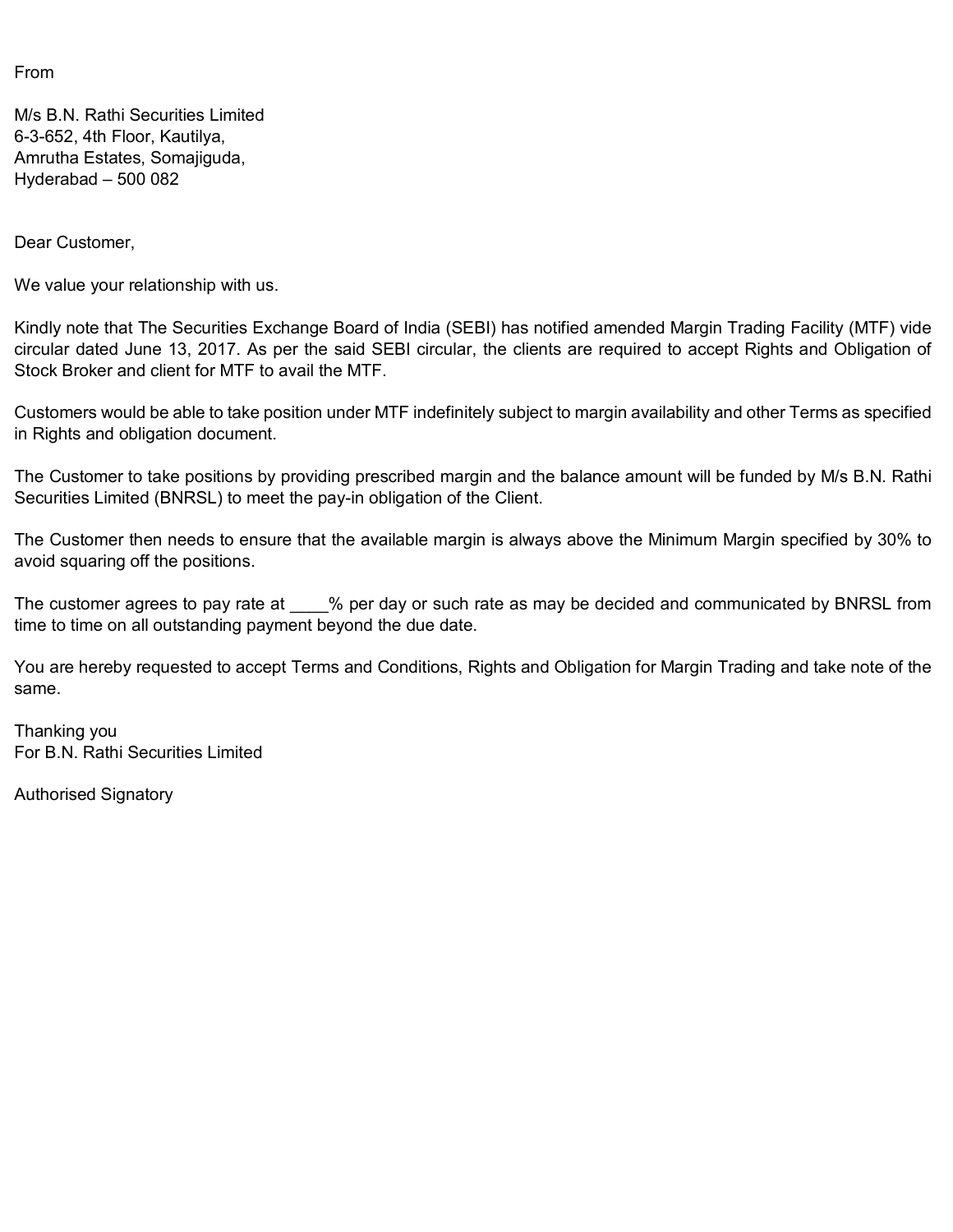### **RIGHTS & OBLIGATIONS OF STOCK BROKERS & CLIENTS FOR MARGIN TRADING FACILITY (MTF)**

### **Part A :**

### **Rights and Obligations – Mandatory Clauses of BSE**

1. Stock Broker/ Trading Member is eligible to provide Margin Trading Facility (MTF) in accordance with SEBI & Exchange Guidelines as specified from time to time.

2. Stock Broker/ Trading Member desirous of extending MTF to their clients is required to obtain prior permission of BSE. Stock Broker/ Trading Member may note that BSE has the right to withdraw the permission at anytime.

3. Stock Broker/ Trading Member shall extend the MTF to the client, on such terms and conditions as specified by the Stock Exchange / SEBI from time to time. Stock Broker/ Trading Member and the client shall abide by the requirements of the margin trading framework, including rights and obligations, as prescribed by Stock Exchange/ SEBI/ Stock Broker/ Trading Member.

4. Stock Broker/ Trading Member shall intimate all the terms and conditions, including maximum allowable exposure, specific stock exposures etc., as well as the rights and obligations to the client desirous of availing MTF.

5. Stock Broker/ Trading Member may, at its sole and absolute discretion, increase the limit of initial and/or maintenance margin, from time to time. The Client shall abide by such revision, and where there is an upward revision of such margin amount, he agrees to make up the shortfall within such time as the Stock Broker/ Trading Member may permit. It may however, be noted that the initial/ maintenance margins shall never be lower than that prescribed by Stock Exchange/ SEBI.

6. Stock Broker/ Trading Member shall provide MTF only in respect of such shares, as may be permitted by Stock Exchange/ SEBI.

7. Stock Broker/ Trading Member shall liquidate the securities and other collateral, if the client fails to meet the margin call to comply with the margin requirement as specified by Stock Exchange/ SEBI/ Stock Broker/ Trading Member. In this regard, Stock Broker/ Trading Member shall also list down situations/ conditions in the which the securities may be liquidated (Stock Broker/ Trading Member to list down situations/ conditions which are included in the subsequent part of the T&C below).

8. Stock Broker/ Trading Member shall not use the funds of one client to provide MTF to another client, even if the same is authorized by the first client.

9. The stocks deposited as collateral with the Stock Broker/ Trading Member for availing margin trading facility (Collaterals) and the stocks purchased under the margin trading facility (Funded stocks) shall be identifiable separately and no comingling shall be permitted for the purpose of computing funding amount

10. IPF shall not be available for transactions done on the Stock Exchange, through MTF, in case of any losses suffered in connection with the MTF availed by the client.

The rights and obligations prescribed hereinabove shall be read in conjunction with the rights and obligations as prescribed under SEBI circular no. CIR/ MIRSD/ 16/ 2011 dated August 22, 2011

### **Rights and Obligations – Mandatory Clauses of NSE**

### **CLIENT RIGHTS**

1. Client shall receive all communications in a mode mutually agreed between the broker and the client regarding confirmation of orders/trades, margin calls, decision to liquidate the position / security.

2. Client shall be free to take the delivery of the securities at any time by repaying the amounts that was paid by the Stock Broker to the Exchange towards securities after paying all dues.

3. Client has a right to change the securities collateral offered for Margin Trading Facility at any time so long as the securities so offered are approved for margin trading facility.

4. Client may close / terminate the Margin Trading Account at any time after paying the dues.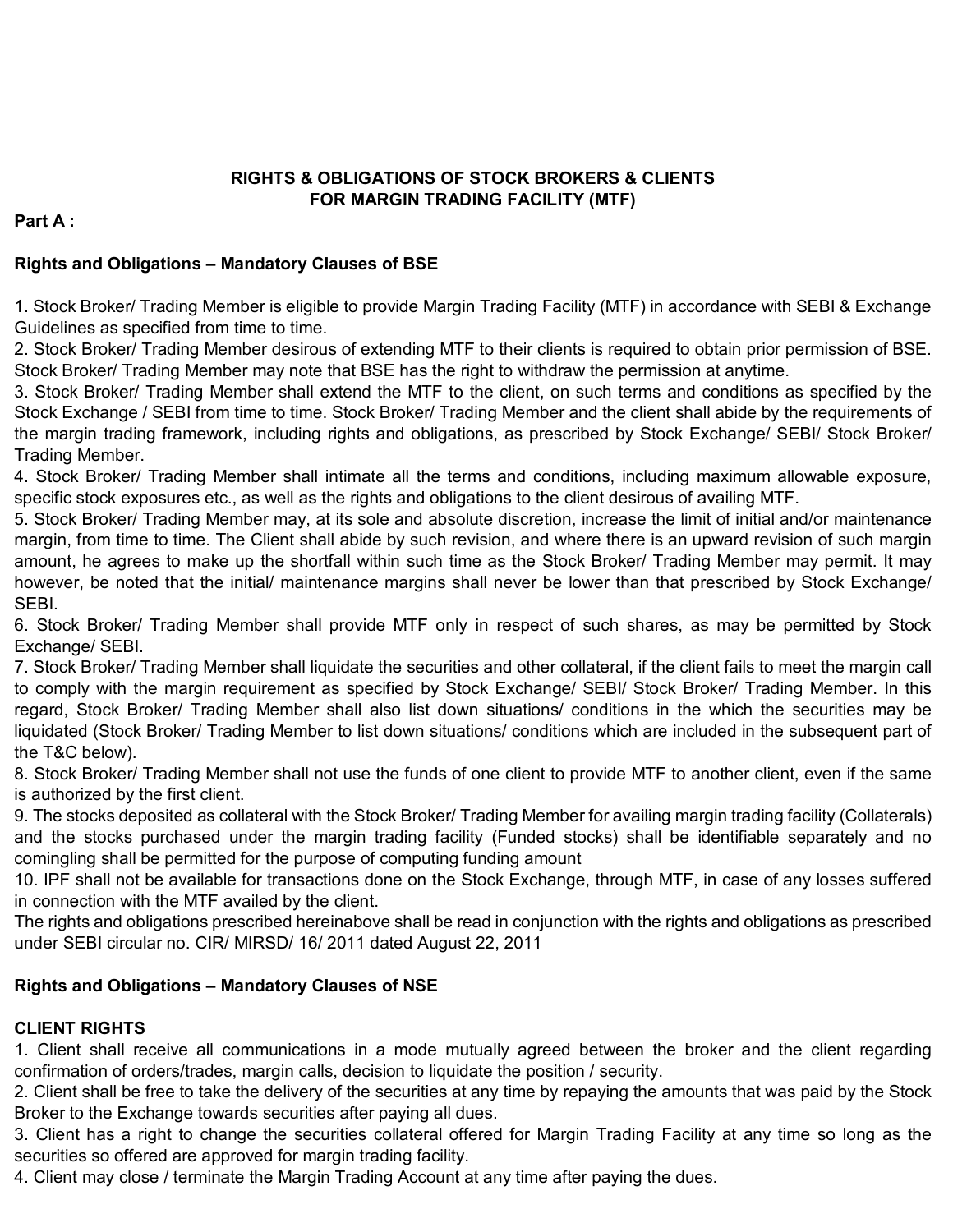### **CLIENT OBLIGATIONS**

1.Client shall, in writing in his own hand or in any irrefutable electronic method, agree to avail of Margin Trading Facility in accordance with the terms and conditions of Margin Trading Facility offered by the broker, method of communication for confirmation of orders/trades, margin calls and calls for liquidation of collateral/security/position.

2. Client shall inform the broker of its intent to shift the identified transaction under Margin Trading Facility within the time lines specified by the broker failing which the transaction will be treated under the normal trading facility

3. Client shall place the margin amounts as the Stock Broker may specify to the client from time to time.

4. On receipt of 'margin call', the client shall make good such deficiency in the amount of margin placed with the Stock Broker within such time as the Stock Broker may specify.

5. By agreeing to avail Margin Trading Facility with the broker, client is deemed to have authorized the broker to retain and/or pledge the securities provided as collateral or purchased under the Margin Trading Facility till the amount due in respect of the said transaction including the dues to the broker is paid in full by the client.

6. Client shall lodge protest or disagreement with any transaction done under the margin trading facility within the timelines as may be agreed between the client and broker.

## **STOCK BROKER RIGHTS**

1. Stock Broker and client may agree between themselves the terms and condition including commercial terms if any before commencement of MTF.

2. Stock broker may set up its own risk management policy that will be applicable to the transactions done under the Margin Trading Facility. Stock broker may make amendments there to at any time but give effect to such policy after the amendments are duly communicated to the clients registered under the Margin Trading Facility.

3. The broker has a right to retain and/or pledge the securities provided as collateral or the securities bought by the client under the Margin Trading Facility.

4. The broker may liquidate the securities if the client fails to meet the margin call made by the broker as mutually agreed of liquidation terms but not exceeding 5 working days from the day of margin call.

## **STOCK BROKER OBLIGATIONS**

1. Stock broker shall agree with the client the terms and condition before extending Margin Trading Facility to such client. However, for clients who already have existing trading relationship and want to avail of Margin Trading Facility, stock broker may take consent in writing in his own hand or in any irrefutable electronic method after stock broker has communicated the terms and conditions of Margin Trading Facility to such existing clients.

2. The terms and conditions of Margin Trading Facility shall be identified separately, in a distinct section if given as a part of account opening agreement.

3. The mode of communication of order confirmation, margin calls or liquidation of position/security shall be as agreed between the broker and the client and shall be in writing in his own hand or in any irrefutable electronic method. Stock broker shall prescribe and communicate its margin policies on haircuts/ VAR margins subject to minimum requirements specified by SEBI and exchanges from time to time.

4. The Stock Broker shall monitor and review on a continuous basis the client's positions with regard to MTF. It is desirable that appropriate alert mechanism is set up through which clients are alerted on possible breach of margin requirements.

5. Any transaction to be considered for exposure to MTF shall be determined as per the policy of the broker provided that such determination shall happen not later than  $T + 1$  day.

6. If the transaction is entered under margin trading account, there will not be any further confirmation that it is margin trading transaction other than contract note.

7. In case the determination happens after the issuance of contract, the broker shall issue appropriate records to communicate to Client the change in status of transaction from Normal to Margin trading and should include information like the original contract number and the margin statement and the changed data.

8. The Stock Broker shall make a 'margin call' requiring the client to place such margin; any such call shall clearly indicate the additional/deficient margin to be made good.

9. Time period for liquidation of position/security shall be in accordance declared policy of the broker as applicable to all MTF clients consistently. However, the same should not be later than 5 working (trading) days from the day of 'margin call'. If securities are liquidated, the contract note issued for such margin call related transactions shall carry an asterisk or identifier that the transaction has arisen out of margin call.

10. The daily margin statements sent by broker to the client shall identify the margin/collateral for Margin Trading separately.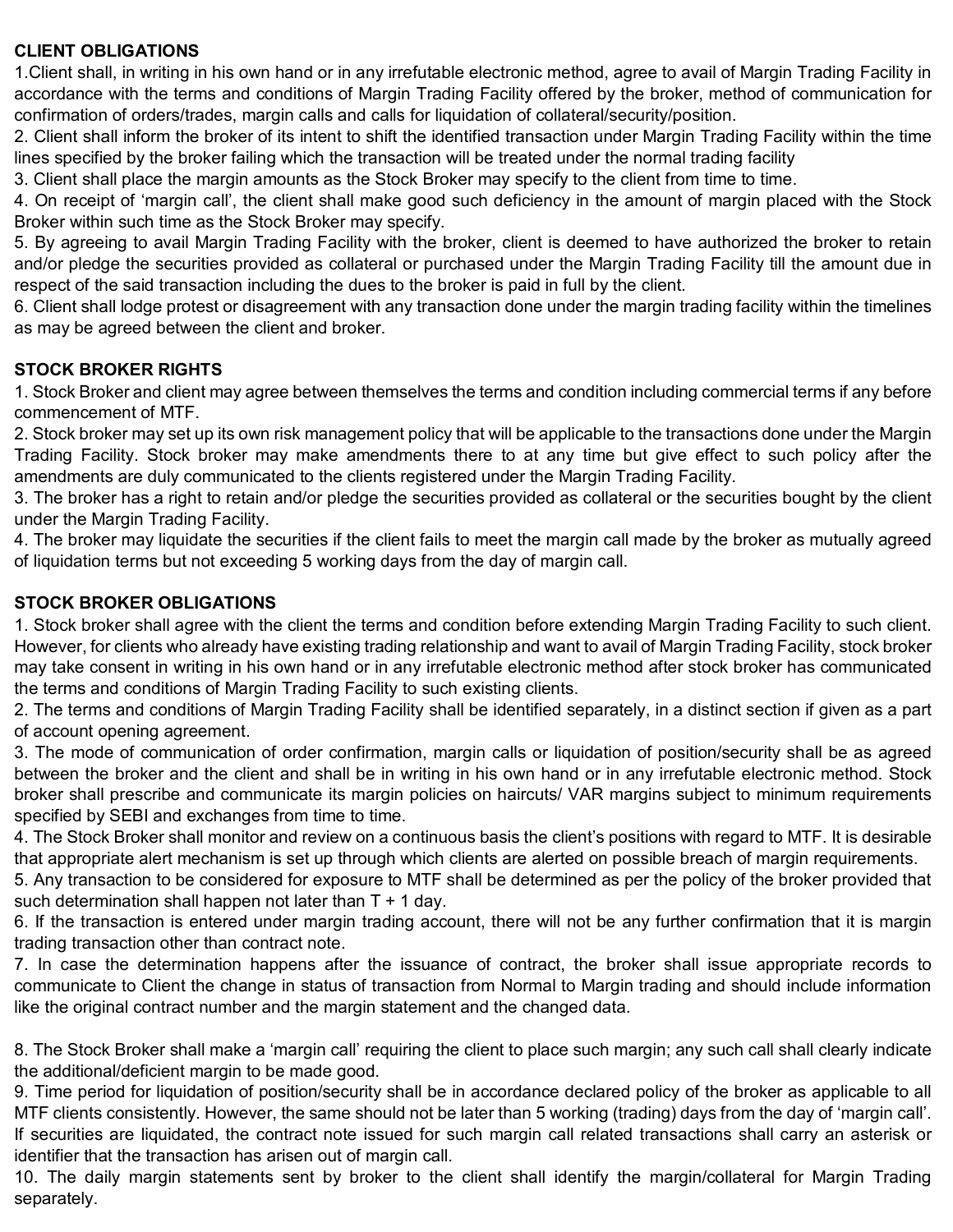11. Margin Trading Accounts where there was no transactions for 90 days shall be settled immediately.

12.The stocks deposited as collateral with the stock broker for availing margin trading facility (Collaterals) and the stocks purchased under the margin trading facility (Funded stocks) shall be identifiable separately and there shall not be any comingling for the purpose of computing funding amount;

13. Stock Broker shall close/terminate the account of the client forthwith upon receipt of such request from the client subject to the condition that the client has paid dues under Margin Trading Facility.

### **TERMINATION OF RELATIONSHIP**

1. The margin trading arrangement between the stock broker and the client shall be terminated; if the Stock Exchange, for any reason, withdraws the margin trading facility provided to the Stock Broker or the Stock Broker surrenders the facility or the Stock Broker ceases to be a member of the stock exchange.

2.The MTF facility may be withdrawn by the broker, in the event of client committing any breach of any terms or conditions therein or at any time after due intimation to client allowing such time to liquidate the MTF position as per the agreed liquidation terms without assigning any reason. Similarly, client may opt to terminate the margin trading facility in the event of broker committing any breach of any terms or conditions therein or for any other reason.

3. In the event of termination of this arrangement, the client shall forthwith settle the dues of the Stock Broker. The Stock Broker shall be entitled to immediately adjust the Margin Amount against the dues of the client, and the client hereby authorizes the Stock Broker to make such adjustment.

4. After such adjustment, if any further amount is due from the client to the Stock Broker, the client shall settle the same forthwith. Upon full settlement of all the dues of the client to the Stock Broker, the Stock Broker shall release the balance amount to the client.

5.If the client opts to terminate the margin trading facility, broker shall forthwith return to the client all the collaterals provided and funded securities retained on payment of all the dues by clients.

I/We confirm having read and understood the above and agree to be bound these terms.

(To be written in own hand by Client or agreeing on our Website)

| <b>Client Name:</b> | <b>Client Code / User ID:</b> | <b>Signature</b> : | Date |  |
|---------------------|-------------------------------|--------------------|------|--|
|---------------------|-------------------------------|--------------------|------|--|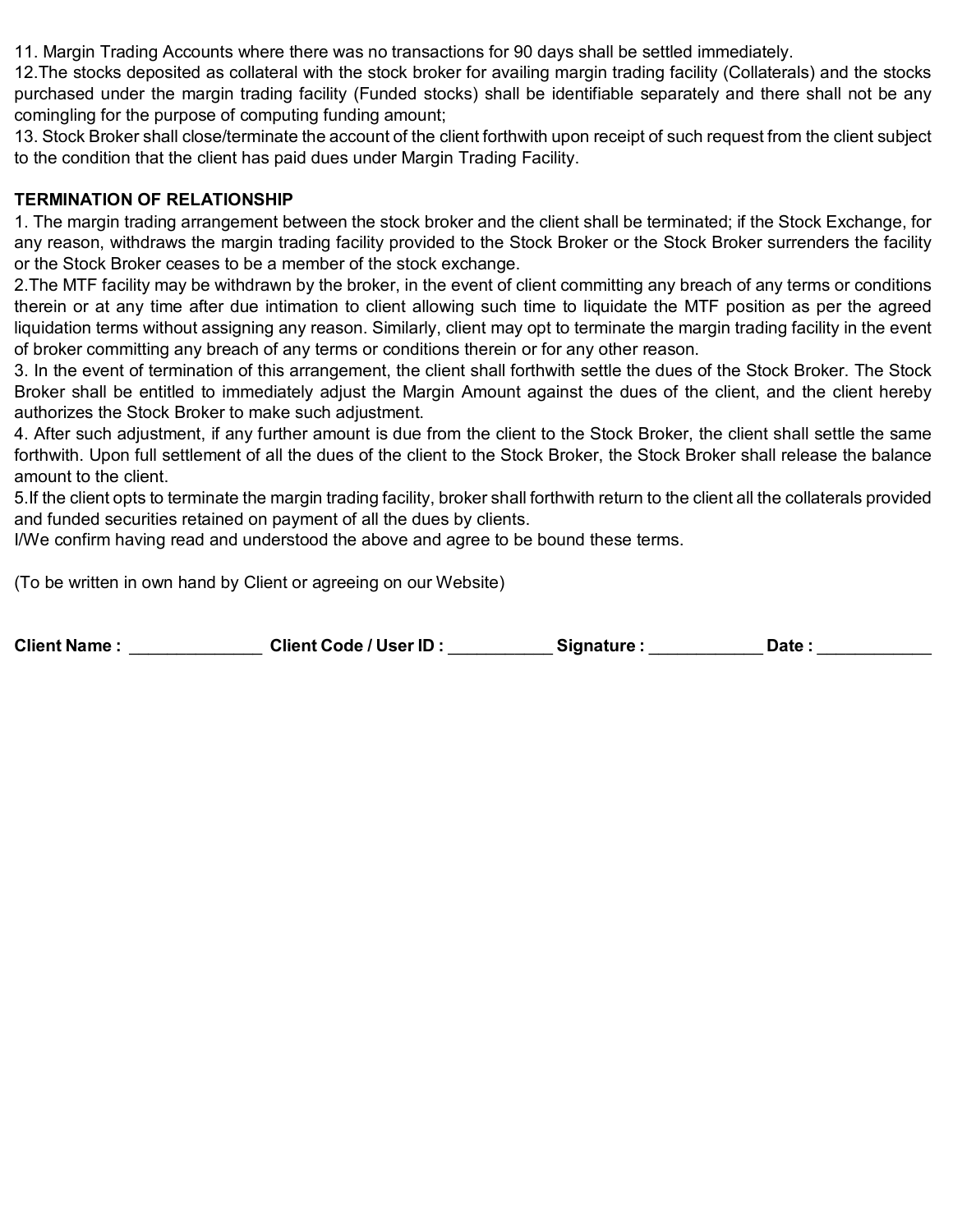# **Terms and Conditions of B.N. Rathi Securities Limited (BNRSL) Somajiguda, Hyderabad for Trading in Margin Trading Facility**

### **PART B:**

### **DEFINITIONS:**

In these terms and conditions, unless indicated otherwise, specific words and phrases have the meaning as stated hereunder (arranged alphabetically for ease of reading) and the client confirms having read and understood these words and phrases.

"Account" shall mean the brokerage account of the Client with BNRSL which is integrated with his Bank account maintained with BNRSL Bank and Demat account maintained with BNRSL (as Depository Participant).

"Available Margin", shall mean, Positions marked in the MTF, margin calculated by multiplying the Current Market Price (CMP) of the security with the position quantity.

In the intraday MTM process, Available Margin is compared with the Minimum Margin amount and additional Margin requirement is arrived at.

"Add Margin" shall mean the option provided to the client to allocate additional margin to his existing open positions under the Facility.

"Additional Margin" shall mean the incremental margin required to safeguard Margin Trading positions from being squared off in the Intraday MTM process.

"Auto Square Off" shall mean, the act by which BNRSL shall, after the stipulated time and at its discretion square off all such Pending For Delivery positions for which the client has failed to, within the stipulated time, meet his contractual obligation and the incidental charges thereof or for which the Convert to Delivery option has not been exercised.

"Client" shall mean any person who has accepted the Terms & Conditions, Rights and Obligations for Margin Trading Facility and executed Power of Attorney in favour of BNRSL and has an existing and valid Account with BNRSL.

"Convert to Delivery Function (CTD)" shall mean an option provided under the facility, on availability of necessary funds, to convert an outstanding MTF Position with BNRSL into a delivery transaction, resulting into the Client taking delivery of securities.

"Fresh Margin Trading Position" shall mean the position created on execution of a Fresh Order under the Facility.

"Fresh order" shall mean an order placed by the client by which a Fresh MTF Position is taken under the Facility.

"Initial margin" shall mean the amount of margin (either in the form of cash or eligible securities) required by BNRSL to be deposited with it by the Client before undertaking Transactions in MTF.

"Intraday Mark to Market (MTM) process" (also referred to as Mark to Market Loop) shall mean, the act by which, at any time prior to the stipulated time for Auto Square off, BNRSL shall identify all such MTF positions (positions taken in the current settlement as well as Pending For Delivery positions) for which the Available margin is below the Minimum Margin and take steps as mentioned in these Terms and conditions, for collecting the required additional margin or squaring off such positions.

"Limit" shall mean the unutilized amount, primarily arising from the funds / securities allocated or furnished, available with the Client to submit as Margin for future positions that the Client proposes to take or for allocating it towards additional margin requirements on existing positions.

"Margin" shall mean the security offered/provided by the Client, whether in form of cash, securities or Fixed Deposit Receipt (FDR) as may be acceptable to BNRSL for due settlement of all the obligations of the Client arising out of or in connection with the Transactions.

"Margin Trading Facility (MTF)" (also referred as Client Mode) shall mean the option under the facility to mark a buy transaction (either at the time of order placement or till T+1 permitted by BNRSL after the trade execution) as a transaction which the client intends to maintain beyond the current settlement by providing the necessary margins as prescribed by BNRSL from time to time and settle later by either squaring off the positions or taking delivery of securities by making the outstanding payment within the prescribed time, if any.

"Margin trading positions" shall mean positions taken under this facility.

"Minimum Margin" shall mean the margin amount, as may be prescribed by from time to time, that the Client is required to necessarily maintain with BNRSL to safeguard his position under the facility from being squared off, by BNRSL in the Intraday Mark to Market process.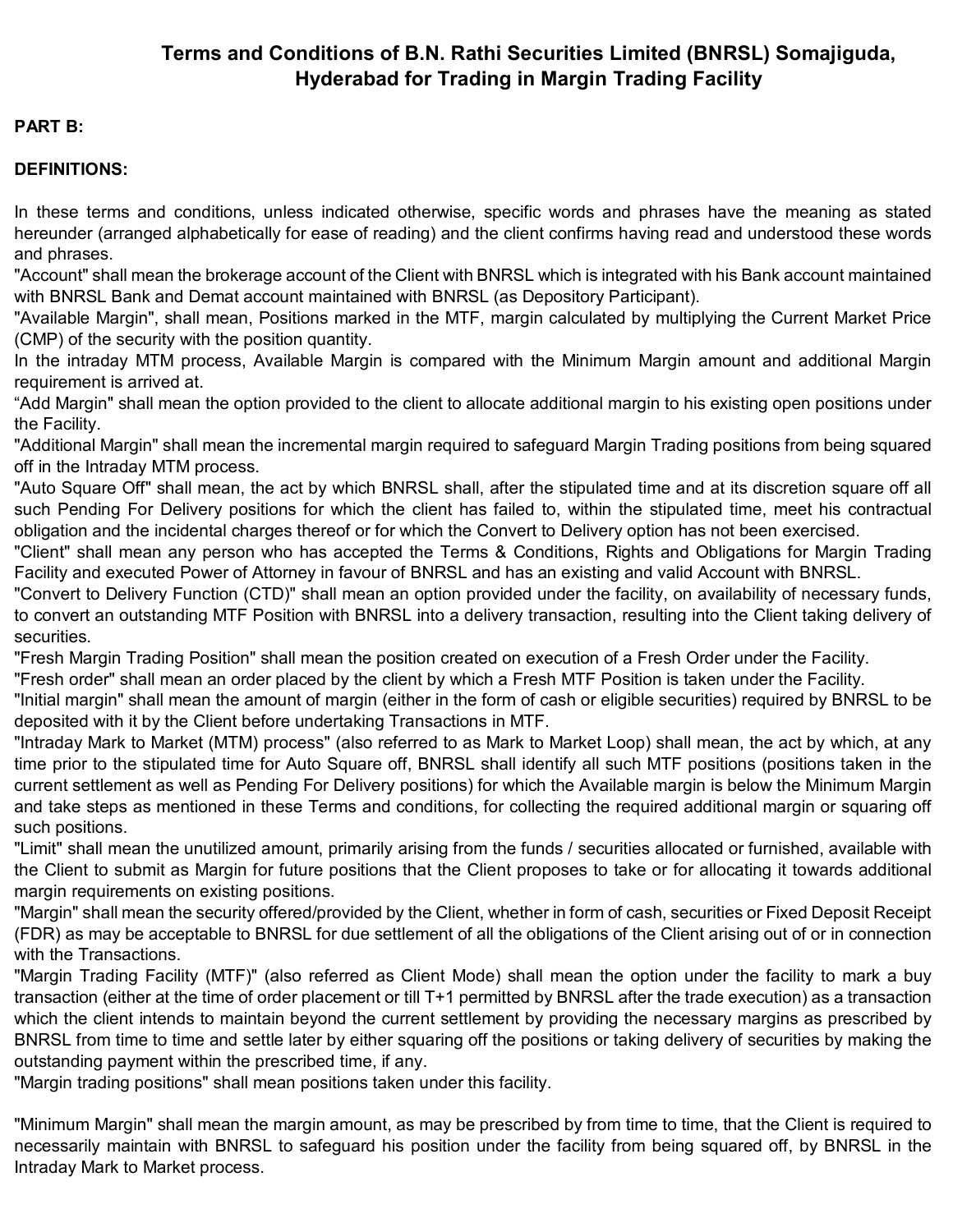"Pending for Delivery Positions", shall mean, such MTF position taken in earlier settlements by Client for which Client is required to either bring in money to take delivery or square off such positions within the stipulated time, if any. "Securities" shall mean the equity shares/stocks of the companies in respect of which BNRSL is offering the Facility.

"Transactions" is conduct of trading in the MTF product by the client through BNRSL.

"Website" shall mean the website at the URL www.bnrsecurities.com, Mobile App, Low Bandwidth Site and other trading front ends maintained by BNRSL from time to time to offer on-line investment and trading in various financial products to the Clients, through different media including but not limited to the Internet, IVR, VSATs, Mobile, WAP, and physical outlets.

## **PRODUCT FEATURES**

Margin Trading Facility hereinafter referred to as "MARGIN TRADING or "MTF", is a facility offered by BNRSL which allows the Client to take positions by providing prescribed margin and the balance amount is funded by BNRSL/BANKS/NBFC to meet the pay-in obligation of the Client. Client can later take delivery either by making the necessary funds settlement or square up such positions.

The client agrees that any fresh position under MTF shall be allowed to be created only when client has provided Initial Margin required for such position in such form as specified by BNRSL. The balance obligation would be funded by BNRSL/BANKS/NBFC and will be paid to the stock exchange for meeting the client's pay-in obligation. Client then needs to ensure that the available margin is always above the Minimum Margin specified by 30% to avoid squaring off the positions.

Margin trading orders will be allowed only if the order prices are within the daily price range decided by the Exchanges and within the daily price range as decided by BNRSL, if any, from time to time. If the order price is not within the above price range, such Fresh order(s) would be rejected.

The client understands that the positions will be permitted to be continued upon fulfillment of the necessary Margin requirements as specified by BNRSL for the particular scrip from time to time.

The Client agrees that the time limit prescribed by BNRSL is 30 days for keeping the positions open, BNRSL reserves the right at its discretion to allow more time within which Client will have to take the delivery thereof.

The client agrees that, securities purchased by the client shall be retained by BNRSL in it's demat account until the client fulfills the contractual obligation for the respective BUY transaction in which the securities are bought. On settlement of the contractual obligations, the securities will be delivered to the linked Demat account of the client.

If the client fails to make the necessary Funds Pay-in by the stipulated time, the securities will be sold by BNRSL, at its discretion, in the subsequent settlement(s) for the purpose of settling the outstanding amount.

The client agrees that there can be a short delivery of securities from the Exchange for the Pending for Delivery transaction. For such transactions, the Exchange would either give delivery of shares through market auction or shall closeout the buy transactions as per the Exchange Regulations. All costs and consequences, if any, arising out of such auction or close out shall be fully borne by the client and BNRSL would not be held responsible for any such short delivery received by the client and the consequential impact thereof.

The client agrees that BNRSL may at its discretion, in accordance with its risk management policy, disable certain securities and square off all open positions in such scrip which are not converted to delivery irrespective of margin availability on account of corporate action such as stock split, issue of bonus shares, merger and the like. Client agrees that BNRSL cannot be held liable for any losses arising out of such disablement or squaring off of security.

The Client confirms that he is aware of the charges and other statutory levies as are prevailing and as they apply to the facility. The schedule of charges would be subject to change by SEBI/NSE/BSE or any Govt Body and statutory levies may change from time to time and client agrees and accepts to comply by these charges.

The client agrees that he/she shall be liable to pay rate as may be decided from time to time by BNRSL on all outstanding payment beyond the due date (i.e. pay-in-date) by the client to closing date of debit amount.

The Client understands that under MTF, Client would not be able to take further positions and/or existing positions may be squared off by BNRSL at its discretion on occurrence of any of the following events:

1) If at any point of time total exposure across all stocks of all the Clients of BNRSL taken together under this facility exceeds the SEBI / Stock Exchange prescribed maximum allowable exposure limit specified for a stock broker. Client agrees that BNRSL may set this limit at its discretion which can be lower than the limits prescribed by SEBI as part of its risk management process.

2) If the Client exceeds or is about to exceed the maximum allowable exposure for a single Client. Client understands that SEBI has prescribed a maximum limit for allowing exposure to a single Client. Client agrees that BNRSL may set this single Client exposure limit at its discretion which can be lower than the limits prescribed by SEBI as part of its risk management process.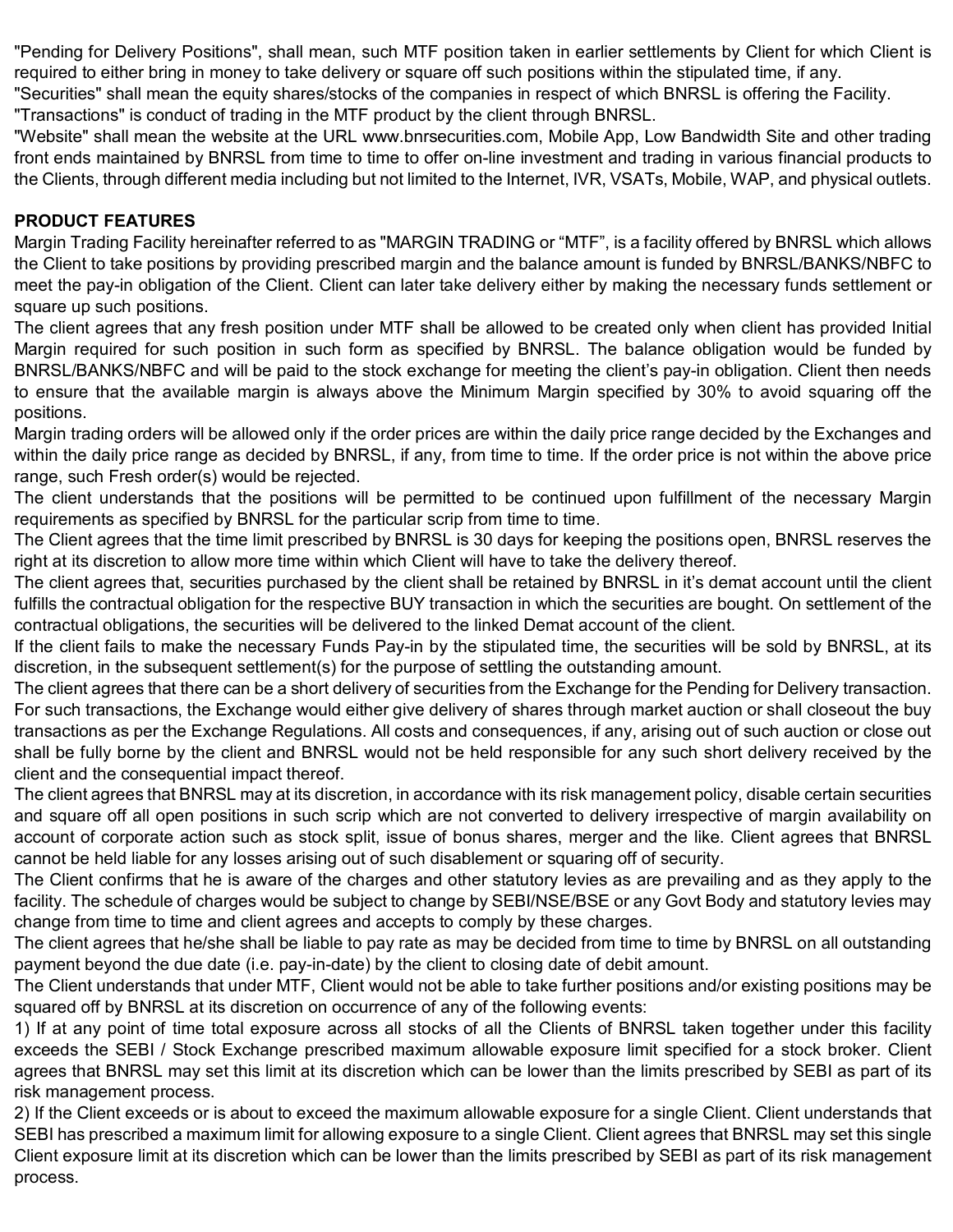3) If the total exposure in a particular stock of all the Clients of BNRSL taken together under this facility reaches the maximum allowable limit for that stock as defined by SEBI/NSE/BSE/or any Govt Agency.

4) If the exposure in a particular stock by a single Client under this facility reaches the maximum allowable limit for that stock for a single Client as defined by SEBI/NSE/BSE/or any Govt Agency.

5) If the stock moves out from the list of eligible stocks under MTF and becomes ineligible for offering under MTF.

6) Any other circumstances due to change in regulatory requirements from time to time or risk management process due to changing market conditions.

The client understands that presently the Margin Trading Facility is offered by BNRSL only in BSE/NSE. This Facility may be offered subsequently in other Exchanges for which the same terms shall apply unless otherwise communicated. The terms mentioned herein are applicable only for Margin Trading (Funding) product offered by BNRSL under SEBI circular no. CIR/MRD/DP/54/2017 dated June 13, 2017.

The client understands that BNRSL shall be reporting to stock exchanges on a daily basis the details of client's funded positions/collateral stocks and such other details as may be required by stock exchanges from time to time.

The client understands that client is required to disclose whether he is a promoter or forming of the promoter group of the stock in which he has taken an MTF position or given as collateral which is required for daily reporting to stock exchanges. In absence of any such disclosure, BNRSL shall consider the client as a non-promoter and will report to stock exchanges accordingly.

### **RISK MANAGMENT**

The Client understands that regulators have prescribed stocks which are eligible to be offered in MTF. Hence, MTF shall not be offered in all the stocks traded on Stock Exchanges. The client agrees that BNRSL shall have the discretion to select securities that will be enabled for trading under the Facility as per its internal risk management policy and the number of stocks enabled for trading under MTF by BNRSL can be smaller than the number of stocks allowed by regulators.

The client agrees that BNRSL may require the client to provide such margin (in such form and manner as acceptable to BNRSL) depending on the security and market volatility as it deems fit in its sole discretion as necessary for risk mitigation. This margin requirement may be more than the margin prescribed by SEBI/ stock exchanges. Margin may be taken in cash, Cash equivalent or eligible shares as may be acceptable to BRNSL.

The Client agrees that BNRSL may at its sole discretion, change the margin requirement on the Transactions, in which the Client has taken or proposes to take positions depending on its own risk mitigation measures and without intimating or consulting the client. Due to increased volatility in the prices, the margin requirement may be increased and in such event the Client undertakes to allocate additional funds/securities to continue with the open position. If such Margin requirement is not met, the position may come in MTM loop and may be squared off by BNRSL due to insufficient Margin. The Client undertakes to maintain sufficient Limit in the Equity segment to safeguard the open position from being squared off or pending orders being cancelled.

The Client understands that the Client's positions are continuously monitored and the Client agrees to provide Margin (including additional Margin) as may be determined by BNRSL from time to time.

The Client understands that securities enabled under the facility are continuously tracked and if, during the day, the last traded price for any security moves above or below its previous trading day closing price at such percentage as may be prescribed by BNRSL from time to time, the security will be disabled from further trading in MTF for that day.

The Client understands that the Intraday MTM process is run for the positions marked under the MTF (positions taken in the current settlement) and the Pending for Delivery positions. BNRSL reserves the right to decide the timing and frequency for running the Intraday MTM process.

The client confirms that he has read and understood the modalities of the Intraday MTM Process and risk management processes as mentioned herein below and as posted on the website. The continued use of the Facility by the Client shall be deemed to be an acceptance by the Client that he has read and understood the modalities.

In the Intra-day MTM process, if it is observed that the Available Margin on the position has fallen below the Minimum Margin required, BNRSL would block additional Margin required from the Limits available. In case Limits are not sufficient to meet the additional Margin requirements then BNRSL may place a square off order at market rate to close the position. However, before placing the square off order, all pending orders in MTF in that security may be cancelled.

It shall be the responsibility of the Client to regularly monitor and review the Margin availability and furnish the additional Margin to BNRSL immediately before the square off.

The Client agrees that the Mark to Market (MTM) process run by BNRSL to call for additional margin on Client positions shall be considered as margin call given to the client. Further, the client has been provided on the website itself where he can ascertain details of his existing margin blocked, margins required, MTM loss adjustment, margin shortfall, margin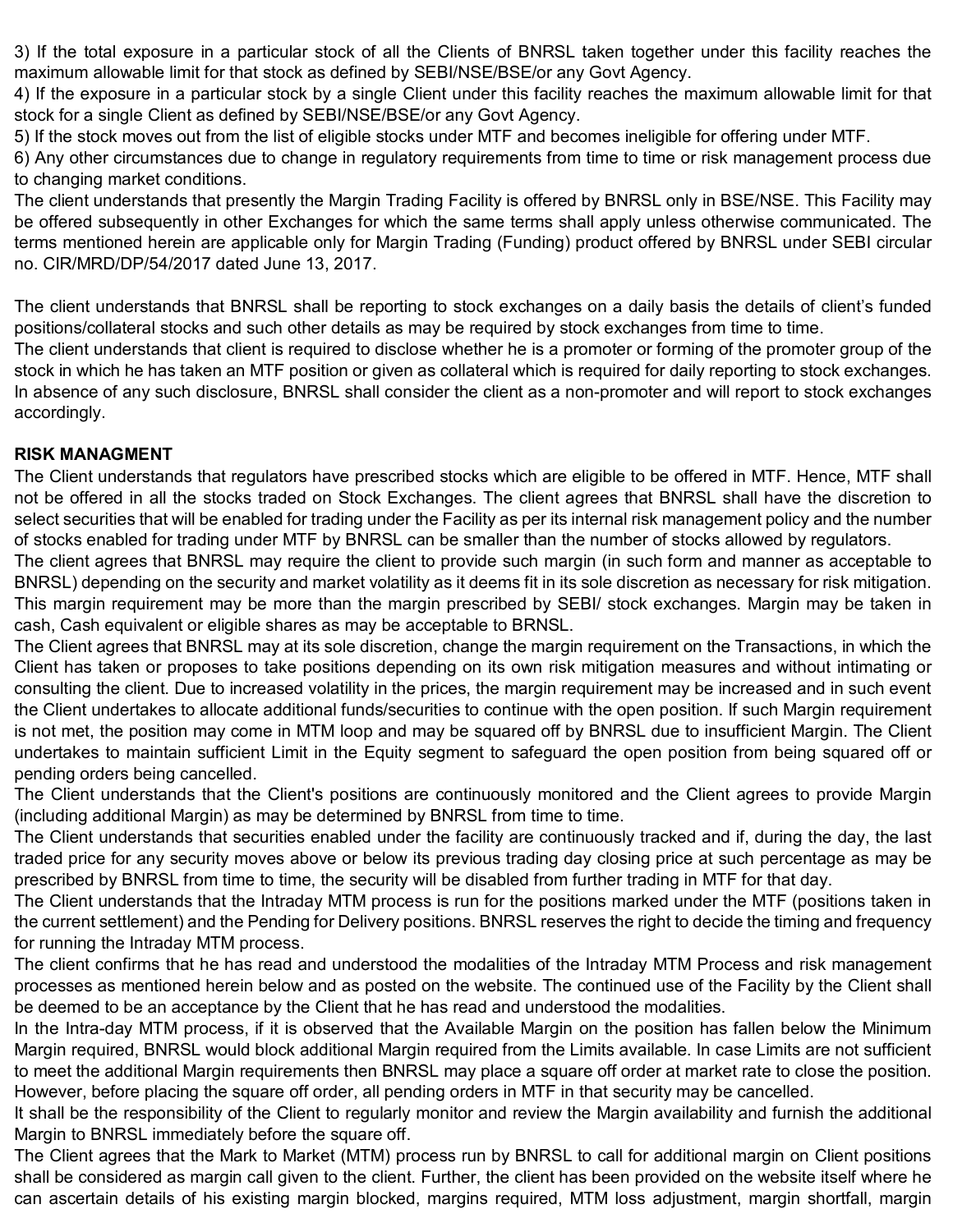percentage etc. The margin requirement derived and the MTM process run by BNRSL to call for additional margin on open positions will be construed as margin call/ demand for the additional margin required by BNRSL. Clients are bound to monitor and review their open positions and margin requirements all the times and furnish the additional margin to the Company. BNRSL reserves the right to close out the open position at any time in case the Client does not satisfy the additional Margin requirements. Client agrees that the client's position shall be liquidated if there is margin shortfall while running the daily Intraday MTM process and BNRSL shall not wait further for liquidation of positions.

Due to MTM and blocking of Additional Margin, Limits may become lesser over a period of time and because of the same, positions may fall in the MTM loop and may get squared off unless the Client provides fresh Limits.

The Client hereby undertakes to allocate additional Margin voluntarily, on any open position and make available sufficient Margin against the position to avoid square off of the position by I-Sec.

The client understands that Stocks bought under the MTF shall be marked to market on daily basis and collateral stocks shall be revalued frequently. Further, client agrees that no exposure shall be given on increased value of stock funded by BNRSL.

The Client understands that margin amount on the Pending for Delivery positions, whether allocated by the client himself or by the system in the MTM processes, will be debited/blocked by BNRSL from/in the Client's linked Bank account on a daily basis.

The Client agrees that BNRSL would have the discretion to square off, without giving any notice, the client's position and cancelling pending orders under the facility in following circumstances:

i. If the Available Margin in any security has fallen below the Minimum Margin and the Client has not taken any steps either to replenish the margin or square up the open position. The MTM process run by BNRSL to call for additional margin shall be considered as online margin call given to the client.

ii.All positions under the MTF in a particular security, if the last traded price for that security moves by a particular percentage as maybe specified by BNRSL from time to time, below its previous trading day closing price.

iii.All positions under the MTF in a particular security, if such security is shifted from a higher price band/ no price band category to a lower price band category or is shifted from Normal to Trade to Trade (i.e under compulsory delivery) category as maybe specified by BNRSL from time to time.

iv.All other cases where the margin or security placed by the Client falls short of the requirement or where the limits given to the Client has been breached or where the Client has defaulted on his existing obligation.

v SEBI/ Stock Exchanges have specified category of securities which are eligible to be accepted as collateral towards MTF by the stock broker. The client agrees that if specific stock given by the client towards collateral moves out of the eligible list of securities, then open positions of the client may fall under MTM loop due to shortage of margin and positions may get squared off if sufficient additional margin is not replenished by the client. Client agrees that BNRSL reserves the right to decide the securities which it may accept as margin from clients.

### **OTHER RIGHTS OF BNRSL UNDER THE FACILITY**

BNRSL at its sole discretion, reserves the right to either temporarily or permanently, withdraw or suspend the Facility at any time without giving any notice or assigning any reason for the same, whether in respect of one or more Clients. In case of a temporary withdrawal, the privileges may be reinstated by BNRSL at its sole discretion.

BNRSL shall decide upon the list of Securities in which the Clients would be permitted to take Fresh Margin Trading Positions under the Facility. Such list of Securities would be subject to change by BNRSL from time to time. BNRSL may also at its sole discretion decide to withdraw a particular security from the list without notice to the clients and without assigning any reasons whatsoever.

BNRSL shall decide upon the Security specific Margin applicable for taking Fresh Margin Trading Positions in various Securities under the Facility. BNRSL reserves the right to alter the Security specific Margin applicable for a Security without notice to the Client and without assigning any reasons whatsoever. Client understands that BNRSL may impose margins higher than the margin requirements prescribed by SEBI/Stock Exchanges.

The Client agrees that in case of insufficient limits, to safeguard its interest BNRSL may, at its discretion, block and debit any unallocated funds lying in Client's Bank Account integrated with the Account and /or debit securities lying in Client's demat account integrated with the Account towards dues recoverable from the client.

No delay in exercising or omission to exercise any right, power or remedy accruing to BNRSL upon any default by the Client or otherwise under these Right and Obligations document shall impair any such right, power or remedy or shall be construed to be a waiver thereof or any acquiescence in such default, nor shall the action or inaction of BNRSL in respect of any default or any acquiescence by it in any default, affect or impair any right, power or remedy of BNRSL in respect of any other default. The rights of BNRSL under these Terms and Conditions are cumulative and not exclusive of their rights under the general law and may be waived only in writing and specifically and at the sole discretion of BNRSL.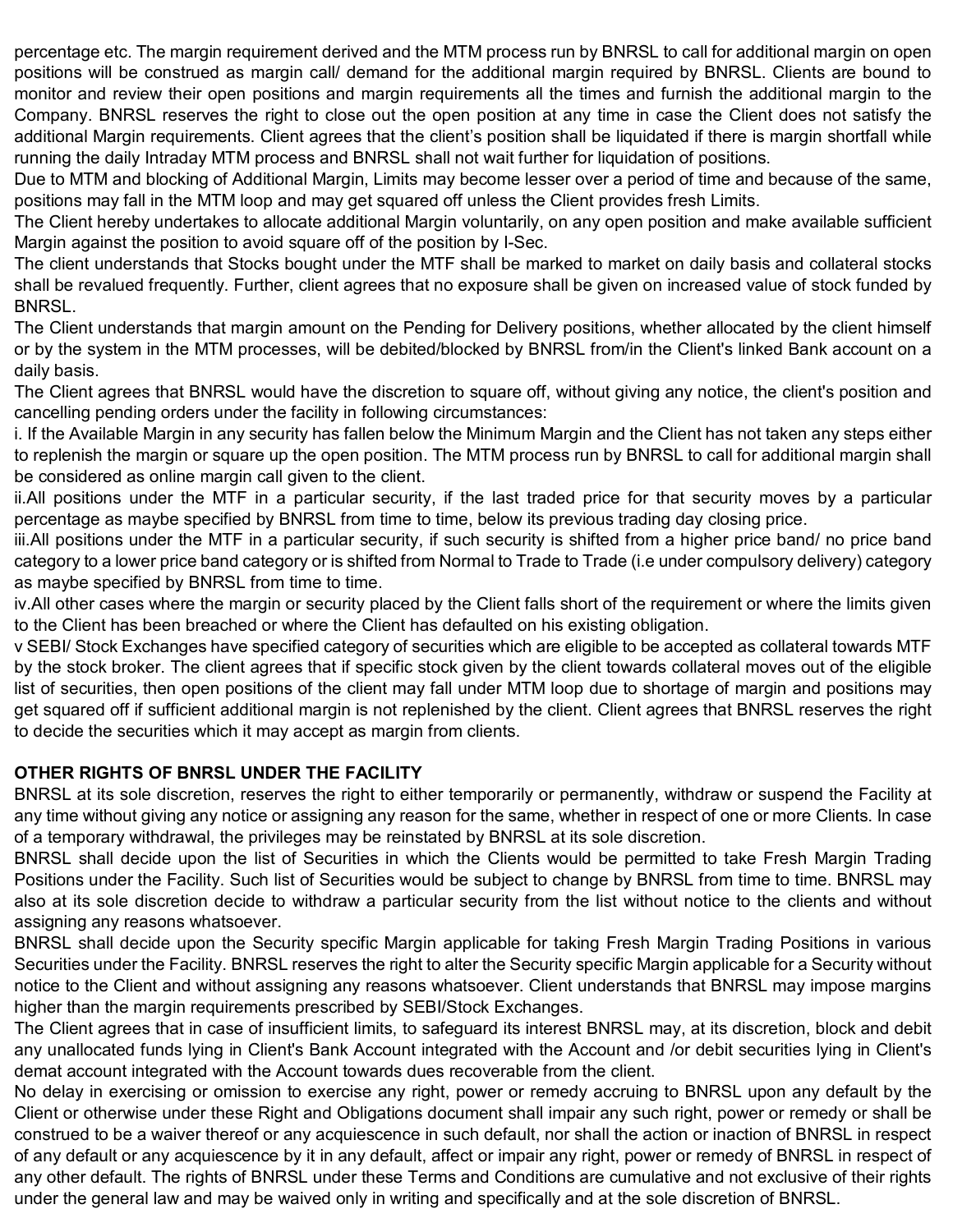Client agrees that in case of any disagreement or dispute pertaining to transactions done under MTF, client shall lodge the complaint within 15 days of execution of the disputed transaction or such other time as maybe specified from time to time.

### **CLIENT AUTHORISATIONS AND INDEMINITIES**

The Client agrees and undertakes to provide I-Sec with all the documents and particulars, which may be required by BNRSL, pursuant to the Client availing of this Facility.

The use of this facility is entirely voluntary and the facility has to be used in accordance with the applicable rules/ regulations/ guidelines specified by the Securities and Exchange Board of India and other competent authorities from time to time. BNRSL disclaims all liability for any loss caused to the Client out of the purchase or sale of securities through use of this facility.

The client acknowledges as having read and the understood these Terms & conditions. The client understands and agrees that BNRSL shall be entitled to modify/alter/update the said Terms & conditions. The continued use of the Facility by the Client shall be deemed to be an acceptance by the Client that he has read and understood the modified/altered Terms & conditions.

The Client hereby directs and authorizes BNRSL as the Depository Participant to act on pursuant to the terms and conditions mentioned herein and power of attorney executed by the Client in favor of/with BNRSL.

The Client agrees and understands that the client shall, at all times, be responsible for the client's investment decisions and/or orders placed, or applications preferred by the Client, either electronically or otherwise. BNRSL shall not be deemed to have received any electronically transmitted order or application until BNRSL has confirmed the receipt of such an order or application. The client further understands that trading through www.bnrsecurities.com or other trading platforms provided by BNRSL is in electronic mode, based on satellite/leased line based communications, combination of technologies and computer systems to place and route orders. Thus, there exists a possibility of communication failure or system problems or slow or delayed response from system or trading halt, or any such other problem/glitch whereby not being able to establish access to the trading system/network, which may be beyond control and may result in delay in processing or not processing buy or sell orders either in part or in full. The client understands and agrees that although these problems may be temporary in nature, in case when the client has outstanding open positions or unexecuted orders, these represent a risk because of the client's obligations to settle all executed transactions. The Client understands that placing an order with BNRSL, either electronically or otherwise, does not guarantee execution of the said order or acceptance of an application. The Client shall not hold, nor seek to hold, BNRSL and/or any of its officers, directors, employees, agents, subsidiaries or affiliates, liable for any loss including but not limited to trading losses incurred by the Client due to exchange or market regulation, suspension of trading, war, strike, equipment failure, communication line failure, system failure, security failure on the Internet, unauthorized access, theft, or any problem, technological or otherwise, or other condition beyond the control of BNRSL that might prevent the Client from entering an order or BNRSL, from executing an order.

## **MARGIN SECURITIES**

The Margin Securities would constitute the security towards due performance of the Client's obligations, commitments, operations, obligations and liabilities arising out of or incidental to any Transactions made, executed, undertaken, carried out or entered into by the Client.

The Client undertakes that the Margin Securities shall be owned by the Client and shall be free of any charge, lien or other encumbrances at the time of offering the same towards margin to BNRSL. The client understands that BNRSL shall apply applicable haircut on the value of margin securities for giving exposure limits.

The client understands that securities provided as margin can be withdrawn by the client only to the extent of free limits available in trading account.

The client agrees that BNRSL shall have right to accept FDRs only from banks specified by BNRSL from time to time. The client understands that FDRs provided as margin can be withdrawn by the client only as per the terms specified by BNRSL from time to time.

SEBI/ Stock Exchanges have specified category of securities which are eligible to be accepted as collateral towards MTF by the stock broker. The client agrees that if specific stock given by the client towards collateral moves out of the eligible list of securities, then the limit given against such stock shall be withdrawn by BNRSL immediately. In view of the same, MTF open positions of the client may fall under MTM loop due to shortage of margin and positions may get squared off if sufficient additional margin is not replenished by the client. Client agrees that BNRSL reserves the right to decide the securities which it may accept as margin from clients.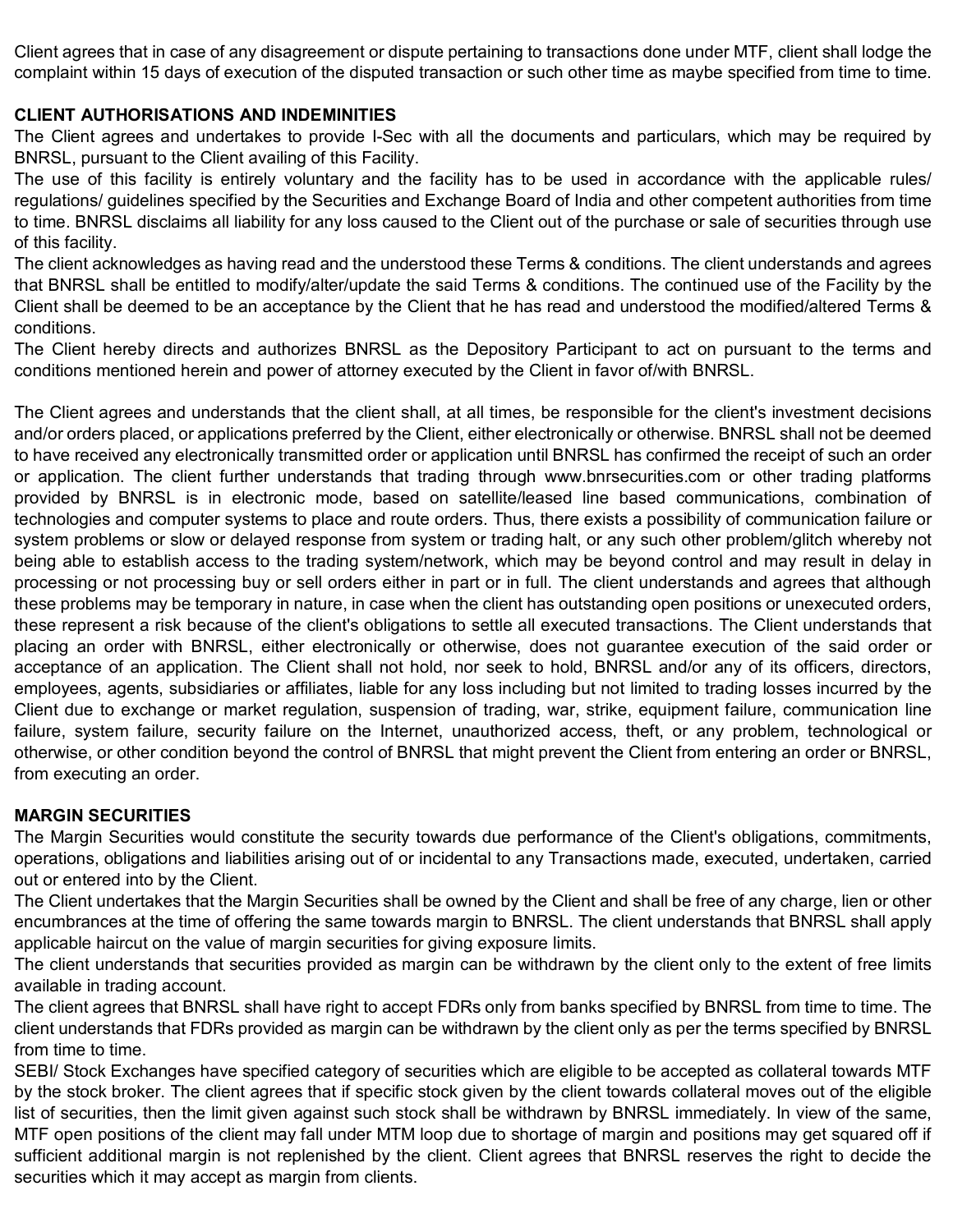The Client agrees that the Client shall furnish additional Margin Securities as may be required by BNRSL from time to time. Collateral stocks shall be either blocked/pledged by BNRSL in client's demat a/c or will be debited from client's demat a/c to be held by BNRSL as per its discretion. Stocks bought under MTF and not paid for by the client too shall be held by BNRSL as a security towards outstanding payment. The collateral stocks and funded stocks shall be released by BNRSL only when the client has cleared all the outstanding dues payable to BNRSL.

The Client agrees that the Client shall not, without BNRSL prior written permission, create any charge, lien or encumbrance of any kind over the Margin Securities offered to BNRSL and further that, the Client shall not do or allow anything to be done that may prejudice the interest of BNRSL in respect of the Margin Securities while the Client remains liable to BNRSL, in any manner whatsoever, without the prior written permission of BNRSL.

Accepted by (To be written in own hand by Client)

Client Name: \_\_\_\_\_\_\_\_\_\_\_\_\_\_\_\_\_\_\_\_ Signature: \_\_\_\_\_\_\_\_\_\_\_\_\_\_\_\_\_\_\_\_\_\_\_\_\_Client Code: \_\_\_\_\_\_\_\_\_\_\_\_\_\_\_\_\_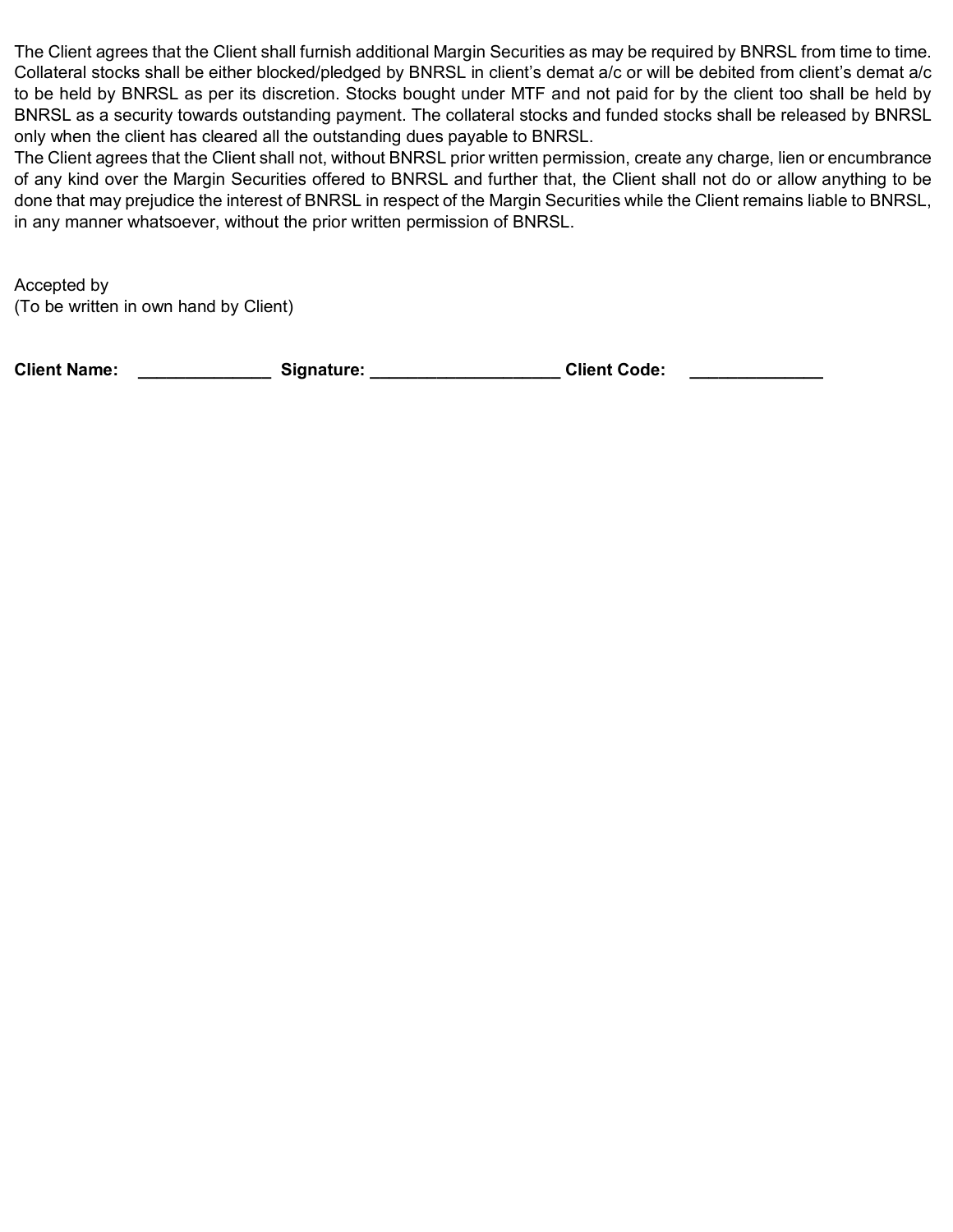#### **POWER OF ATTORNEY:**

The Client agrees and acknowledges that pursuant to the Power of Attorney executed by the Client in favour of BNRSL, BNRSL shall be entitled to submit necessary documents on behalf of the Client to BNRSL, acting as the Depository Participant, for enabling the Depository to block the securities or mark a pledge in favour of BNRSL in respect of the Margin Securities and also submit further documents on behalf of the Client to request the Depository to remove the pledge/block created with respect of the Margin Securities.

The Client agrees that BNRSL shall be entitled to sell, pledge, block / unblock, deal with or otherwise transfer the Margin Securities to any third party, including the Clearing Corporation/House of the respective exchanges (if acceptable by exchanges) and declare to the third party that all the Margin Securities are being provided to such parties as securities being the unencumbered, absolute and disposable property of BNRSL and free from any prior charge, lien or encumbrance, and to execute transfer documents and/or any other necessary documents, wherever applicable or other endorsements for this purpose. BNRSL shall be entitled to receive from the Client all costs, charges, expenses incurred by BNRSL for the aforesaid purposes as well as any consent, ratification or the like which shall not be withheld or delayed for any reason and in case of failure of which BNRSL is hereby permitted and authorized to provide the same for and on behalf of the Client.

Further that it is hereby agreed that benefits such as dividends, bonus, redemption benefits, interest accruing on the Margin Securities during the period of transfer except post invocation of the pledge in favour of BNRSL or selling or disposing or otherwise effecting any transfer of the Margin Securities above shall accrue to the Client and the Client shall be entitled to receive the same from BNRSL.

| <b>Client Name:</b><br><b>Client Code:</b><br>Signature: |  |
|----------------------------------------------------------|--|
|----------------------------------------------------------|--|